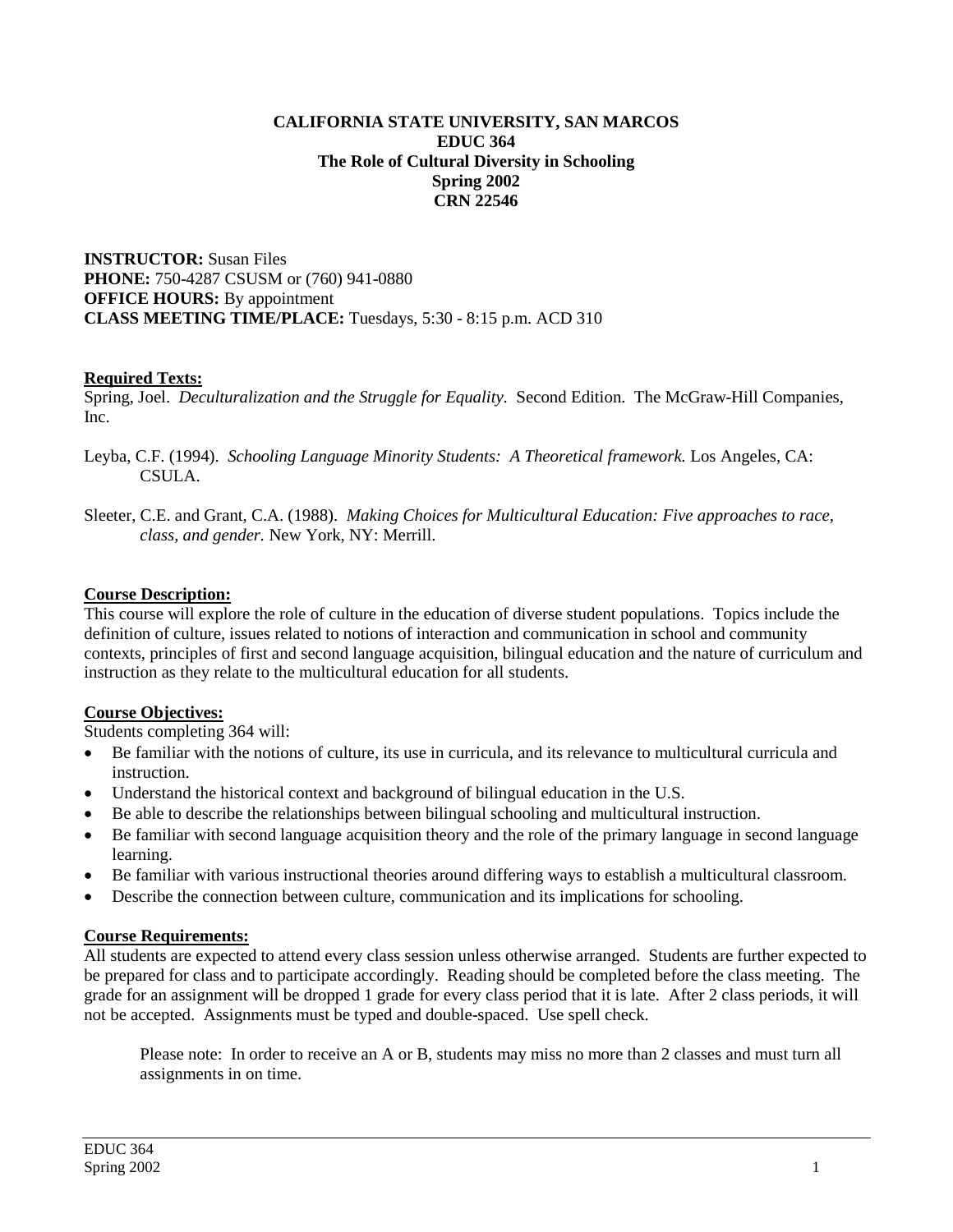## **Assignments:**

- 1. One Personal History 15 points
- 2. One Family Background 20 points<br>
2. Deculturalization Jigsaw and Assessment 15 points
- 3. Deculturalization Jigsaw and Assessment
- 4. One Panel Presentation and Paper 25 points
- 5. Attendance and Participation 10 points<br>6. Quickwrites and Reading Dialogues 15 points
- 6. Quickwrites and Reading Dialogues

## **Assignment Description:**

- 1. Personal Biography: Each student will write a **personal biography.** This narrative will provide a "snapshot" of yourself right now and how you have come to this place in your life. This three to five page paper might address important personal experiences, educational experiences, and/or social experiences. It might detail important role models in your life, or important messages that you've learned from those both inside and outside of school contexts. It might detail something of your personal "philosophy" of life, and of your emerging thoughts/concerns about education. Conclude with a description of yourself right now in your life. These will be shared in class in small groups as well as turned in (15 points). This paper is due September 26.
- 2. Family Background: Each student will develop a **family history/tree**. Each of us can trace our roots to someplace. Trace your family's heritage as far back as possible. Focus on the historical roots of your family, both nuclear and extended. In what parts of the world did your family (families) originate? What motivated them to leave their homeland? What did these individuals do when they first arrived? How did this influence what family members do today? What languages did they speak when they arrived? What family traditions or practices have been carried on over the years that are special or unique to you? Describe how your family defines itself in terms of gender roles, socioeconomic status, religion, occupation. What are the primary values and attitudes taught in your family? Share your family's experiences with diversity. At the end, be sure to discuss what all this means for you in terms of your perception of diversity and working with children from diverse backgrounds in schools. For this assignment you can either write a paper(3 - 5 pages) or find some other creative way to express this knowledge (video, poster, etc.). These will be shared in class in small groups as well as turned in (20 points), This assignment is due October 24.
- 3. Deculturalization jigsaw and assessment (15 points). For this assignment, you will work in a group of four to six students to read, discuss, and summarize a chapter from Deculturalization. You will then join a second group of "experts" with the purpose of sharing with them what you learned from the chapter. There will be a short written assessment in class on September 19.
- 4. Panel Presentation and Paper (25 points). Students will work in groups of four to six students to explore and present opposing sides of various issues discussed in class. These presentations will be made weekly starting on November 7. On the day of the presentation, each group will turn in a 3-5 page paper summarizing the group's position on the issue. Each student should contribute to the paper. References must be used and cited in the bibliography.

 Your panel presentation will be 20-30 minutes in length. You will present a synopsis of your issue, accompanied by appropriate visual, aural and or tactile aids. The mode of presentation may include skits, simulations, debate, Socratic dialogue, or some other form of multi-modal presentation. You are cautioned NOT to read from the text of your paper. In addition to the 30 minute presentation, you will plan to respond to questions approximately 15 minutes. Therefore, your group should be prepared to be "on" for at least 45 minutes. It is a group responsibility to practice and time the presentation and Q & A session. Students will be evaluated on both the presentation and the paper. You may choose from the following topics.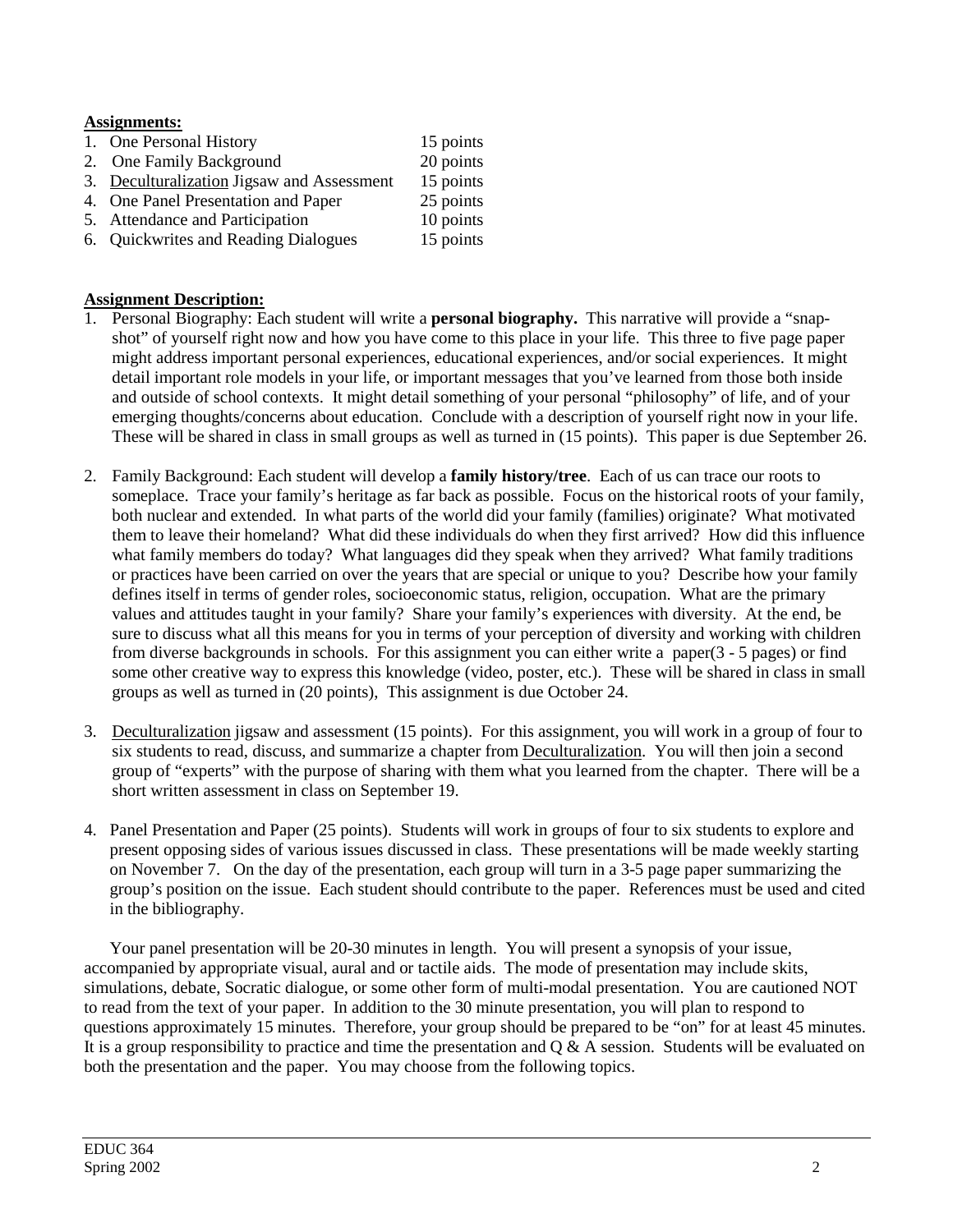### **Topics:**

- 1. Should we educate the children of undocumented workers? Why or why not? (Historical, legal, economic, moral and educational issues).
- 2. Which approach to multicultural education best promotes educational equity? Assimilation, human relations theory, single-group studies, multicultural or multicultural and social reconstructionist?
- 3. What are the challenges and issues associated with mainstreaming students? (Special education, Attention Difficulties, GATE, etc.).
- 4. Examine California Proposition 227 (history, passage, guidelines, implementation). How should we educate our second language learners in California? (Bilingual, SEI –Structured English Immersion, English mainstream, other?).
- 5. Examine the State Proposition for school vouchers. (History, voucher systems in other states, public money for private schools). How could the outcome affect the fabric of diversity in our schools?
- 5. Attendance and Participation (previously described) 10 points.
- 6. Quickwrites and Reading Dialogues 15 points. Class sessions will sometimes begin or end with a quickwrite reflecting one of the themes presented in class. These writings are done entirely in class thereby rewarding those who attend regularly. No make-ups are allowed. Reading "dialogues" are conversations with the authors. You will select a quote from each of the assigned readings and respond to it as if you were talking to the author(s). You may agree or disagree with the author(s), ask questions, etc. You should keep these responses and quickwrites in a separate notebook that will be **collected on November 21.**

#### **Grading Criteria**:

Papers will be evaluated using the following criteria:

Clarity and Comprehensiveness Accuracy for the assignment as given Insightful/Reflective/Analytical Integration with other learning from the class (discussions, readings, lectures, etc.) Overall Impression

Panel presentations will be evaluated using the following criteria:

Panel topic and viewpoint clearly defined All members play a significant role in the planning and presentation Main ideas were conveyed to persuade audience of topic statement Presentation involved the audience and demonstrated effective communication skills Overall impression (see evaluation forms attached)

### **Grade Scale**:

93-100 points  $= A$ 90-92 points =  $A$ - $87-89$  points = B+ 83-86 points =  $B$  $80-82$  points = B-77-79 points  $= C+$ 73-76 points  $= C$ 70-72 points  $=$  C-67-69 points  $= D+$ 63-66 points =  $D$ 61-62 points =  $D$ -Below 60 points  $=$  F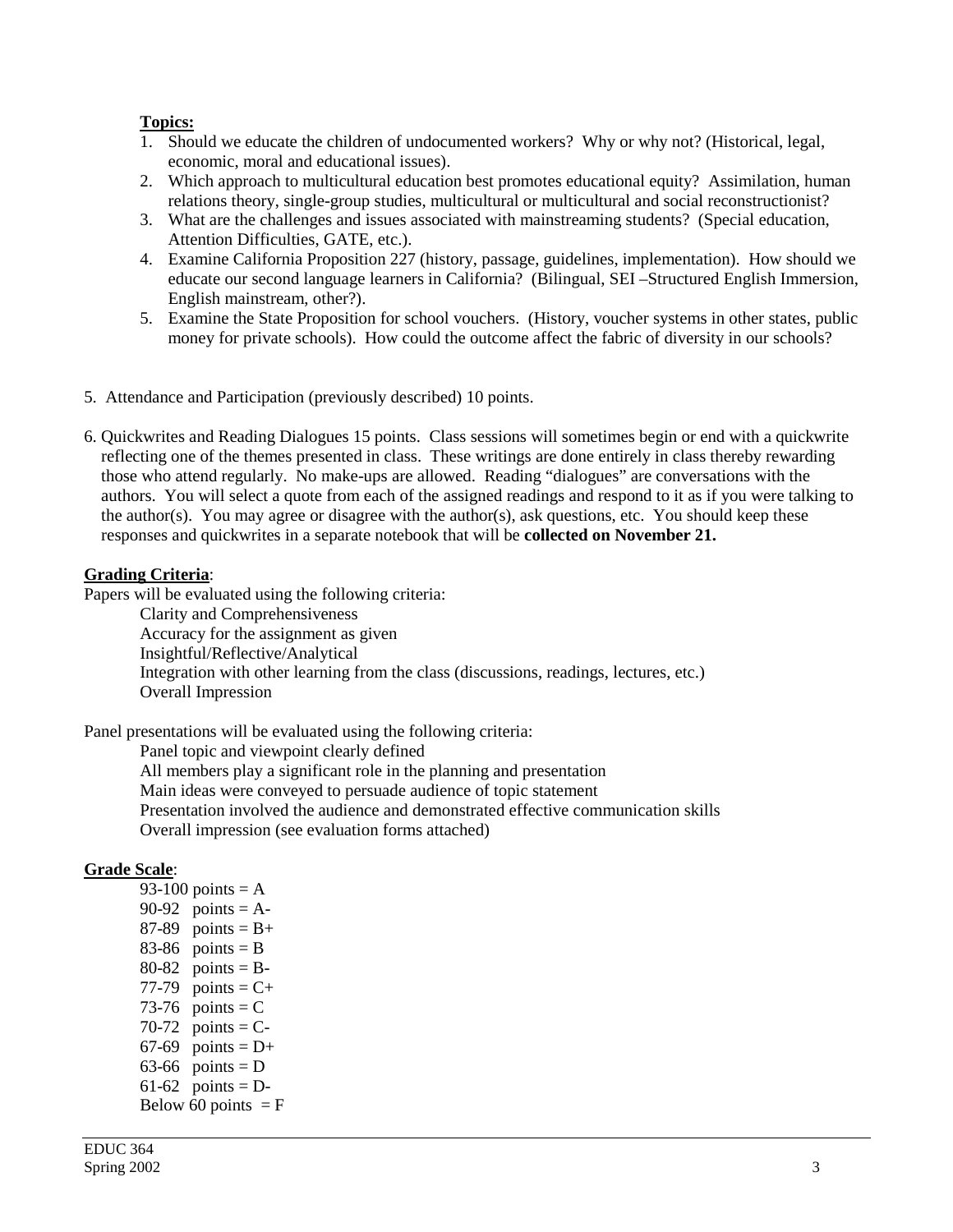| <b>COURSE OUTLINE</b> |                                                                                                                                                                                                                        |                                                                    |  |
|-----------------------|------------------------------------------------------------------------------------------------------------------------------------------------------------------------------------------------------------------------|--------------------------------------------------------------------|--|
| Date                  | <b>Topic</b>                                                                                                                                                                                                           | <b>Assignment</b>                                                  |  |
| August 29             | Course Overview, needs sensing,<br>cultural pursuit.                                                                                                                                                                   |                                                                    |  |
| September 5           | What is culture? The nature of<br>culture. Cultural plunge.<br>Selection of chapter, Deculturalization                                                                                                                 | Begin personal biography                                           |  |
| September 12          | Manifestation of culture in the classroom.<br>Working with diverse populations.<br>Cultural diversity in the U.S. and<br>California, changing demographies.<br>Implications for California educational<br>system.      | Handouts                                                           |  |
| September 19          | Deculturalization<br>Working session for book jigsaw:<br>Chapter "experts" meet for in-depth<br>discussion and summary. "Experts" share<br>with group.<br>Short assessment.                                            | Deculturalization<br>Assigned chapter                              |  |
| September 26          | Personal history. Sharing in small<br>groups. Selection of panels.                                                                                                                                                     | Personal history due<br>Video: Brown Eyed-Blue Eyed                |  |
| October 3             | Primary language instruction<br>and the education of language<br>minority students. Jigsaw.                                                                                                                            | Cummins article<br>in Leyba                                        |  |
| October 10            | <b>Bilingual Education</b><br>and Second Language Acquisition Theory                                                                                                                                                   | Krashen article in Leyba<br>Video: Betances                        |  |
| October 17            | Why do we have bilingual education?<br>Historical overview; legislation affecting<br>bilingual education, misconceptions about<br>bilingual education. Overview of bilingual<br>programs and instructional strategies. | Vista School District<br>Handout<br>Video:<br>Lemon Grove Incident |  |